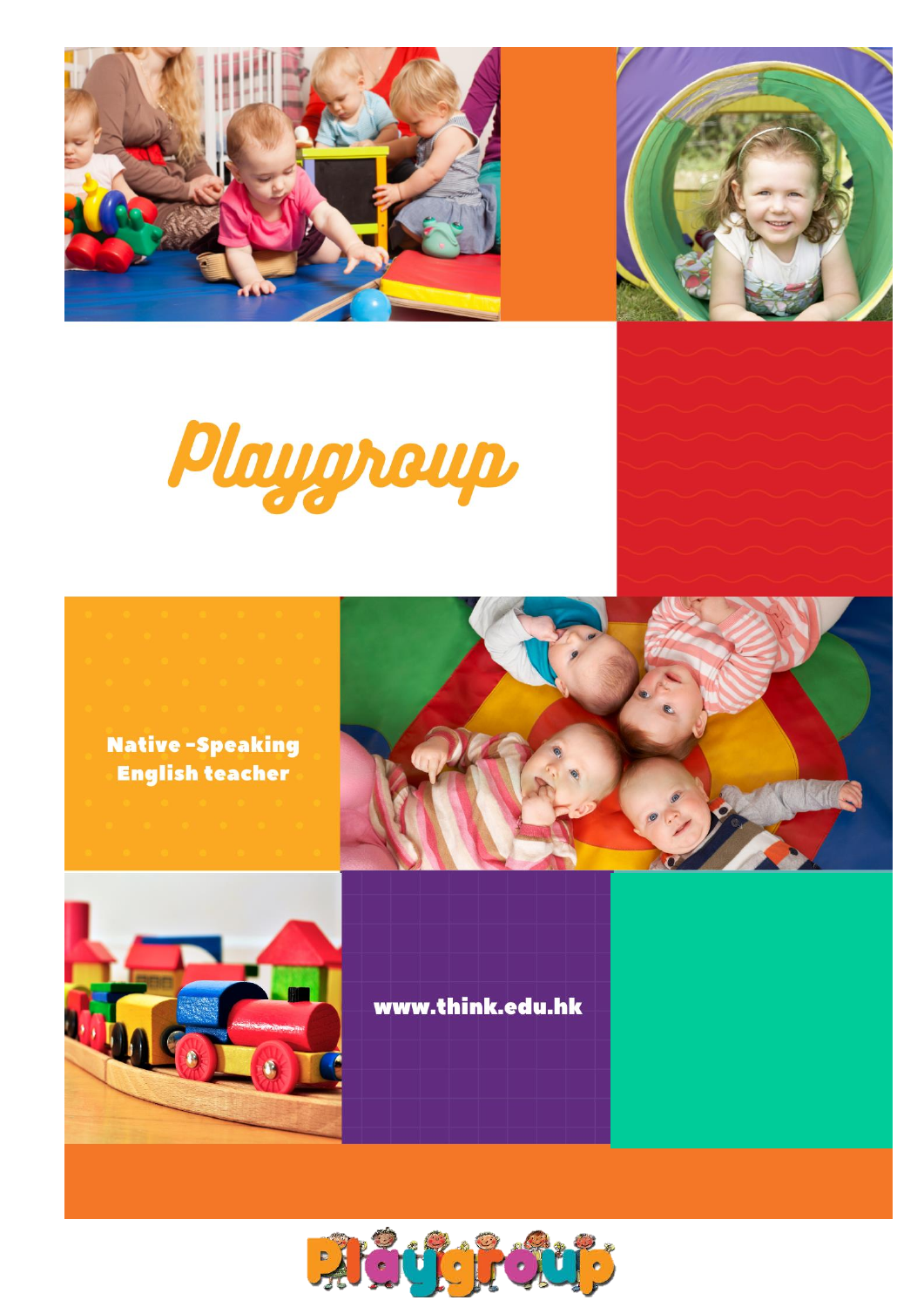# Think International Educational Services Limited English Playgroup (Sept – Oct 2022) (Nam Cheong)

Attending playgroup is the stepping stone for a successful school life. Your child will meet new friends and develop new skills through listening to and singing musical rhymes, making art and engaging in language activities with our native-speaking English teachers.

 $\%$  Please tick  $\boxtimes$  your choice

| Age:      | Date: Sept 3, 10, 17, 24    | <b>Every Saturday</b>                                 | <b>HK300</b>    | <b>NCO1</b> |
|-----------|-----------------------------|-------------------------------------------------------|-----------------|-------------|
| $14 - 24$ | Oct 8, 15, 29               | <u>Sat (9:00 a.m.-10:30 a.m) (1 hr 30 min)</u>        | /lesson         |             |
| months    | Total: 7 lessons            | 9:00 a.m.-9:30 a.m. Free play in gross motor area     | <b>Total</b>    |             |
| Saturday  | <b>*(No class: Oct 22)</b>  | 9:30 a.m.-10:30 a.m. Planned Activities               | <b>HK\$2100</b> |             |
|           |                             |                                                       |                 |             |
| Age:      | Date: Sept 3, 10, 17, 24    | <b>Every Saturday</b>                                 | <b>HK300</b>    | <b>NC02</b> |
| $14 - 24$ | Oct 8, 15, 29               | Sat (10:10 a.m.-11:40 a.m) (1 hr 30 min)              | /lesson         |             |
| months    | Total: 7 lessons            | 10:10 a.m.-10:40 a.m. Free play in gross motor area   | <b>Total</b>    |             |
| Saturday  | <b>*(No class: Oct 22)</b>  | 10:40 a.m.-11:40 a.m. Planned Activities              | <b>HK\$2100</b> |             |
|           |                             |                                                       |                 |             |
| Age:      | Date: Sept 3, 10, 17, 24    | <b>Every Saturday</b>                                 | <b>HK300</b>    | <b>NC03</b> |
| $14 - 24$ | Oct 8, 15, 29               | <u>Sat (11:20 a.m.-12:50 p.m.) (1 hr 30 min)</u>      | Lesson          |             |
| months    | Total: 7 lessons            | 11:20 a.m.-11:50 a.m. Free play in gross motor area   | <b>Total</b>    |             |
| Saturday  | <b>*(No class: Oct 22)</b>  | II:50 a.m.-12:50 p.m. Planned Activities              | <b>HK\$2100</b> |             |
|           |                             |                                                       |                 |             |
| Age:      | Date: Sept 6, 8, 13, 15,    | <b>Tuesday &amp; Thursday</b>                         | <b>HK300</b>    | <b>NC06</b> |
| $16 - 28$ | 20, 22, 27, 29              | $(2:00 \text{ p.m.}-3:30 \text{ p.m.})$ (1 hr 30 min) | /lesson         |             |
| months    | Oct 6, 11, 13, 18,          | 2:00 p.m.-2:30 a.m. Free play in gross motor area     | <b>Total</b>    |             |
|           | 20, 25                      | 2:30 p.m.-3:30 p.m. Planned Activities                | HK\$4200        |             |
|           | Total: I4 lessons           |                                                       |                 |             |
|           | *( <i>No class: Oct 27)</i> |                                                       |                 |             |



Learning activities : Sensory developmental activities / Physical developmental activities and games / Music, singing and movements for enhancing language and communication skills / Games for enhancing personal, emotional and social skills /-Messy play and expressive arts / Practical life education

Payment method : (Please confirm the vacancy before settle the payment, thank you)

1) Please make the cheque payable to 'Think International Kindergarten'

2) Please directly deposit into the kindergarten's Bank of East Asia account #015-186-68-001187 (Current). Submit the pay-in-slip to the kindergarten via email or whatsapp 6531 2647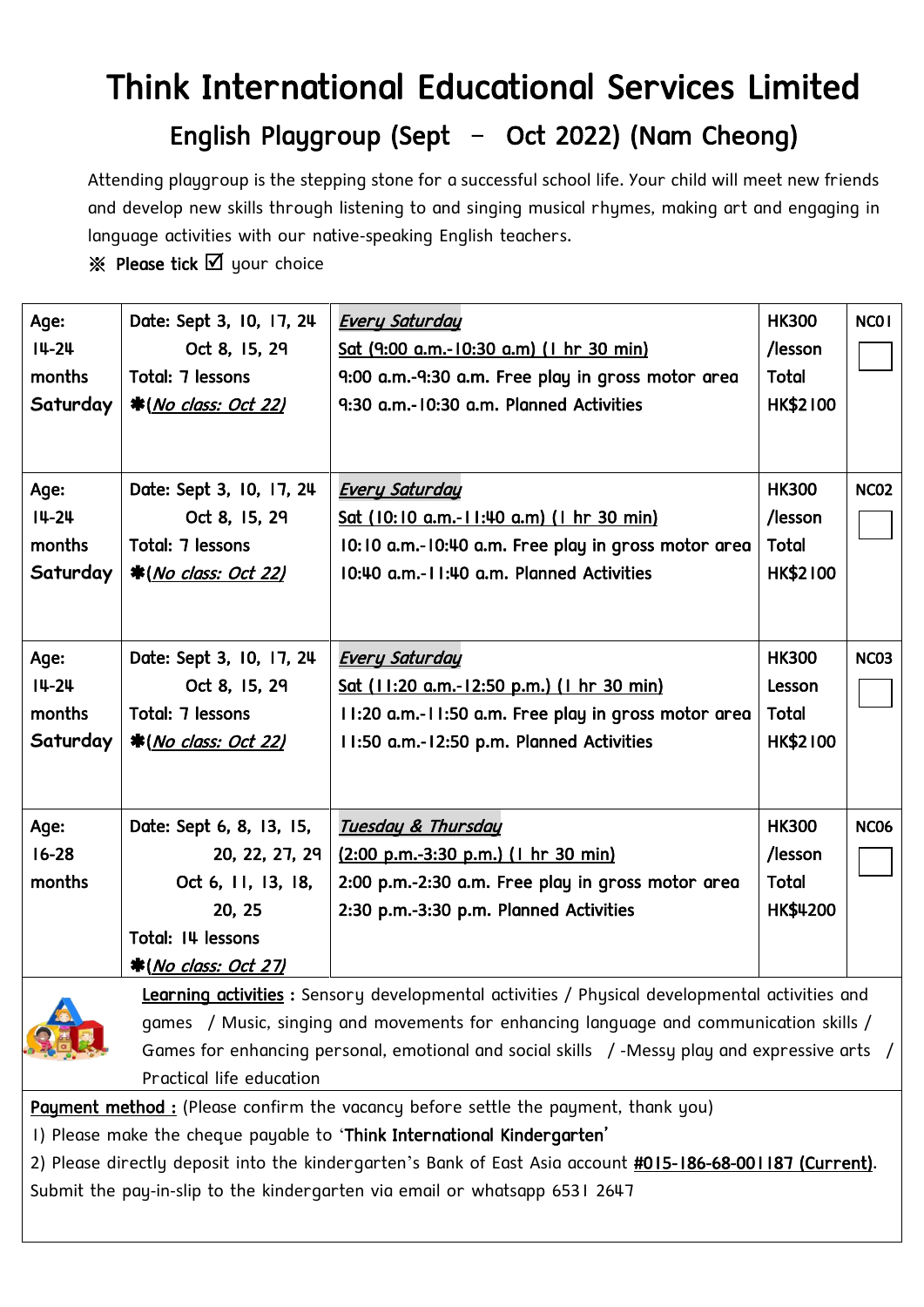## English Playgroup (Sept – Oct 2022)

### First come first serve

| Date of birth: ______________________ | Age: ________________________                                                                                        |
|---------------------------------------|----------------------------------------------------------------------------------------------------------------------|
|                                       |                                                                                                                      |
| Mobile No: _________________________  |                                                                                                                      |
|                                       | Cheque enclosed: HK\$ _________ (No Cash please). cheque no. _______                                                 |
| • Please advise your choice           | <u> El antigo de la propia de la propia de la propia de la propia de la propia de la propia de la propia de la p</u> |

- ⚫ Children that are not able to attend the class will not receive a refund or make up class. All fees paid are non-refundable.
- ⚫ When Typhoon No. 3 and Red Rainstorms or higher signal are hoisted, the lesson will be cancelled and a make up class will be proceeded to the next class.
- ⚫ If the Red / Black rainstorm signal is in effect while the kindergarten is in session, children will continue their session at school.
- The Education Bureau, in the event of an approaching tropical cyclone or because of heavy rain, will announce the closure of kindergartens. Parents are advised to listen to the announcements on the television or radio.